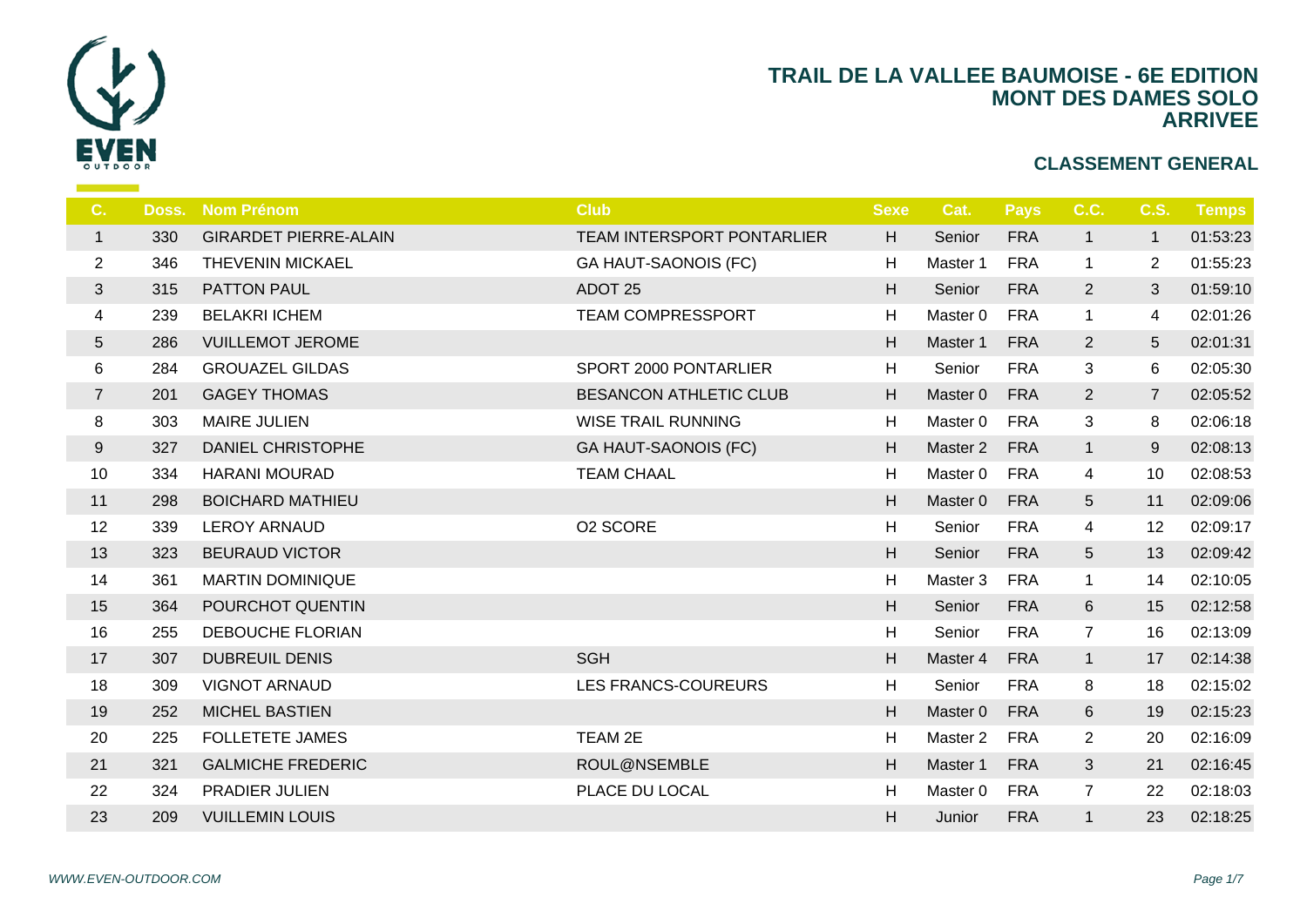

| C. | Doss. | <b>Nom Prénom</b>            | <b>Club</b>               | <b>Sexe</b> |                |
|----|-------|------------------------------|---------------------------|-------------|----------------|
| 24 | 269   | <b>CHAUCHEPRAT ROMAIN</b>    | <b>MBA BELFORT</b>        | H           | Ma             |
| 25 | 336   | <b>MAGNIN REMI</b>           |                           | H           | S <sub>6</sub> |
| 26 | 319   | <b>BOISSIER VALENTIN</b>     |                           | H           | $S_6$          |
| 27 | 277   | PETITCOLIN CLEMENT           |                           | H           | S <sub>6</sub> |
| 28 | 506   | <b>PAQUIS LOIC</b>           |                           | H           | Ma             |
| 29 | 341   | PLACET FRANCK                |                           | H           | Ma             |
| 30 | 205   | MOSCHETTO CHARLINE           |                           | F           | $S_{\epsilon}$ |
| 31 | 233   | <b>MESNIER MICKAEL</b>       | DSA BAUME LES DAMES       | H           | Ma             |
| 32 | 207   | <b>GUICHON YANN</b>          |                           | H           | S <sub>6</sub> |
| 33 | 314   | <b>GONET FLORENT</b>         |                           | H           | Ma             |
| 34 | 312   | <b>DROMARD FLORIAN</b>       | <b>INNERFIGHT OCR</b>     | H           | Ma             |
| 35 | 300   | <b>LAMBERT JULIEN</b>        |                           | H           | Ma             |
| 36 | 242   | <b>LIMACHER ERIC</b>         | LES COUREURS D'ANROZ      | H           | Ma             |
| 37 | 331   | <b>FRESARD GILLES</b>        |                           | H           | S <sub>6</sub> |
| 38 | 237   | <b>FIGARD PIERRE NICOLAS</b> |                           | H           | Ma             |
| 39 | 285   | POIGNAND DAVID               |                           | H           | Ma             |
| 40 | 313   | <b>MAGNAN ALEXIS</b>         | <b>CSAMB</b>              | H           | Ma             |
| 41 | 293   | <b>MOREL SEBASTIEN</b>       | <b>DSA VAL DE MORTEAU</b> | H           | S <sub>6</sub> |
| 42 | 310   | LEGENDRE ARNAUD              |                           | H           | Ma             |
| 43 | 342   | PEREIRA JOSE                 |                           | H           | Ma             |
| 44 | 288   | <b>TROUTIER ANTHONY</b>      |                           | H           | Ma             |
| 45 | 210   | <b>JOYEUX FRANCK</b>         |                           | H           | Ma             |
|    |       |                              |                           |             |                |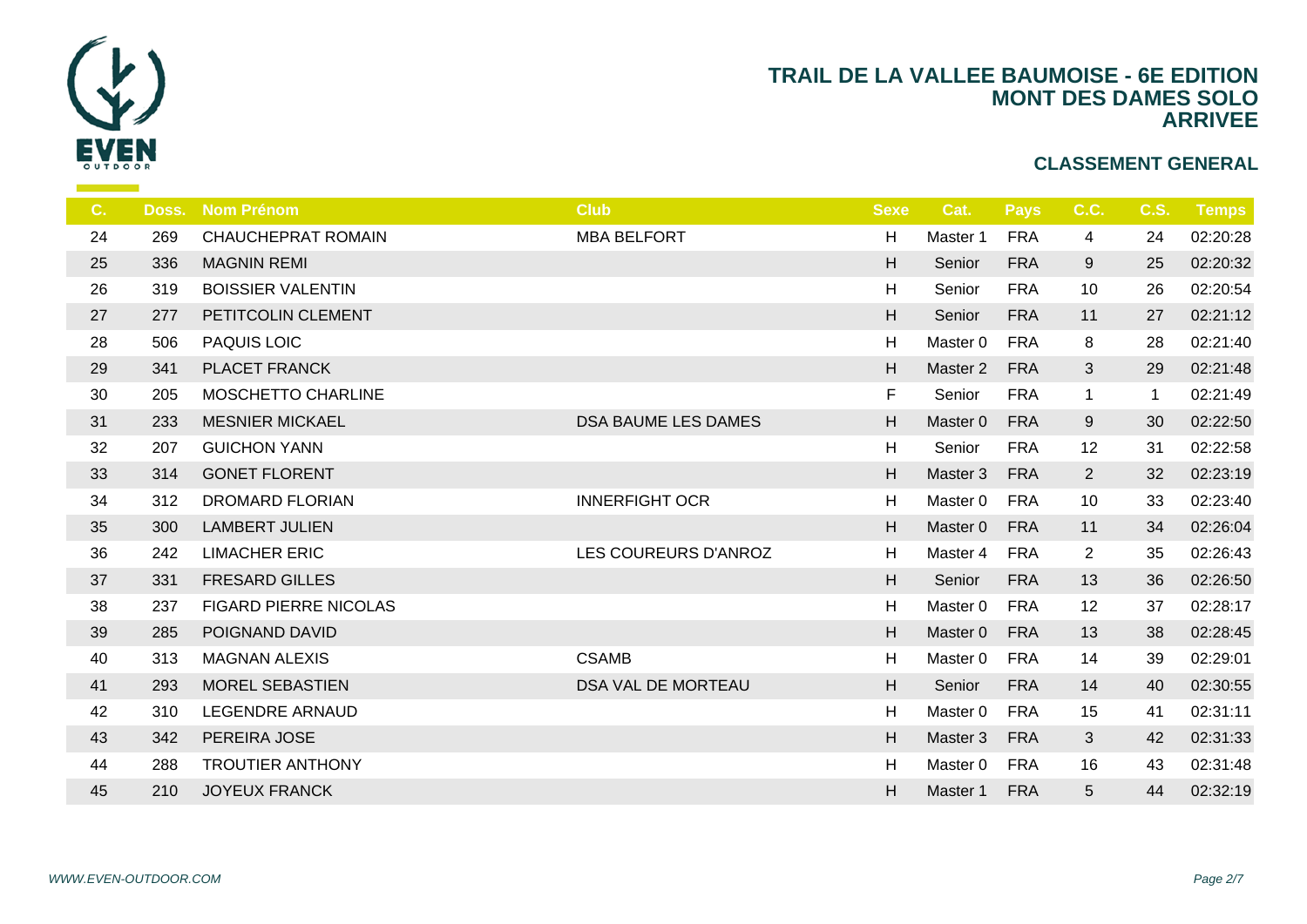

| $C_{1}$ | Doss. | <b>Nom Prénom</b>            | <b>Club</b>               | <b>Sexe</b> | - C            |
|---------|-------|------------------------------|---------------------------|-------------|----------------|
| 46      | 273   | <b>VASSET BENOIT</b>         | YERRES ATHLETIQUE CLUB    | H           | Ma             |
| 47      | 337   | <b>QUAINON RALPH</b>         |                           | H           | Ma             |
| 48      | 363   | <b>VINCELOT GUILLAUME</b>    |                           | H           | Ma             |
| 48      | 223   | <b>ALLIOT PIERRE ETIENNE</b> |                           | H           | Ma             |
| 50      | 296   | <b>CHAUVEL NOLWEN</b>        | <b>BELFORT ATHLE</b>      | F.          | S <sub>6</sub> |
| 51      | 244   | <b>ROTA-GRAZIOSI LISA</b>    |                           | F.          | S6             |
| 51      | 245   | <b>TRAPP JULIEN</b>          |                           | H           | Ma             |
| 53      | 238   | <b>BAVEREL ROMUALD</b>       |                           | H           | Ma             |
| 54      | 311   | <b>DUBAT BENJAMIN</b>        |                           | H           | Ma             |
| 55      | 340   | <b>COLIN JEAN-CLAUDE</b>     |                           | H           | Ma             |
| 56      | 343   | <b>GALLY MARIE</b>           |                           | F.          | Ma             |
| 57      | 224   | <b>FIEROBE ANTHONY</b>       | <b>DSA</b>                | H           | Ma             |
| 58      | 260   | <b>LALAURIE ERIC</b>         |                           | H           | Ma             |
| 59      | 248   | PAPOIN LAURENT               | <b>IZEURE TARSUL TEAM</b> | H           | Ma             |
| 60      | 292   | <b>NAKIB ALLAL</b>           |                           | H           | Ma             |
| 61      | 261   | <b>BOUVERET RAPHAEL</b>      |                           | H           | Ma             |
| 62      | 368   | <b>CHAREYRE HUGO</b>         |                           | H           | S <sub>6</sub> |
| 62      | 251   | <b>LOUET JULIE</b>           | PLOMBIERES LES DIJON      | F.          | Ma             |
| 64      | 294   | <b>FAURE FELIX</b>           | <b>BELFORT ATHLE</b>      | H           | S <sub>6</sub> |
| 65      | 246   | <b>BIGLER BRUNO</b>          |                           | H           | Ma             |
| 66      | 322   | <b>PERRIN FABRICE</b>        | <b>ECB</b>                | H           | Ma             |
| 67      | 295   | <b>SAINTVOIRIN JOEL</b>      |                           | H.          | Mas            |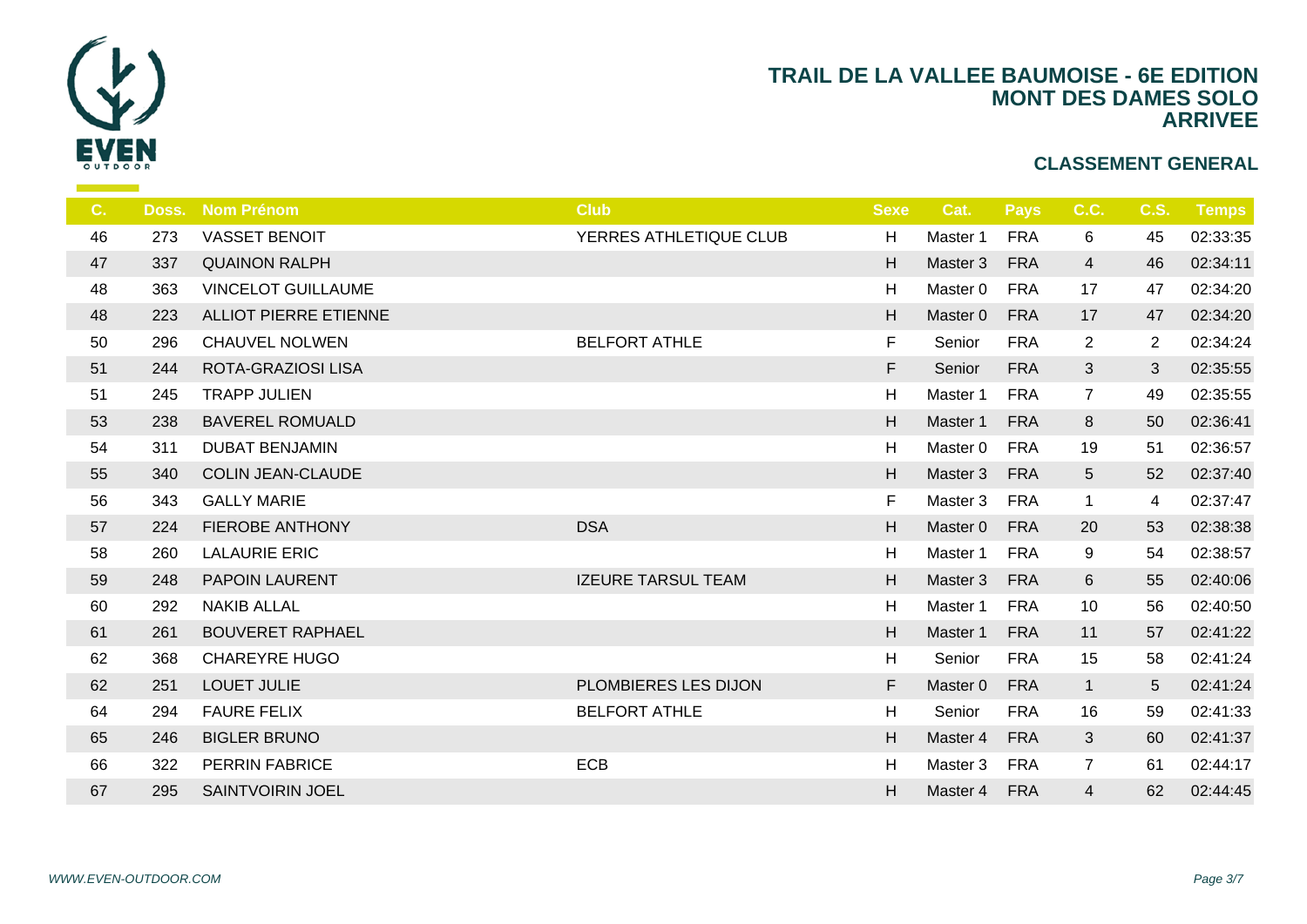

| $C_{1}$ | Doss. | <b>Nom Prénom</b>          | <b>Club</b>            | <b>Sexe</b>               |                |
|---------|-------|----------------------------|------------------------|---------------------------|----------------|
| 68      | 365   | <b>TRIBOULET AURELIEN</b>  |                        | H                         | Ma             |
| 69      | 291   | LESCOUTE BENJAMIN          |                        | H                         | Ma             |
| 70      | 344   | <b>MAGNIN SYLVAIN</b>      |                        | H                         | Ma             |
| 71      | 208   | PETER YOANN                |                        | H                         | Ma             |
| 72      | 367   | DEBOUCHE BRUNO             |                        | H                         | Ma             |
| 73      | 281   | <b>DISSOUBRAY THOMAS</b>   |                        | $\boldsymbol{\mathsf{H}}$ | S <sub>6</sub> |
| 74      | 271   | <b>FILIPPI ROMAIN</b>      |                        | H                         | $S_{\epsilon}$ |
| 75      | 249   | PELLETERET JEAN            | DSA BAUME-LES-DAMES    | H                         | Ma             |
| 75      | 302   | PELLETERET ANTHONY         |                        | H                         | Ma             |
| 77      | 258   | <b>WEIDMANN MARIE</b>      |                        | F                         | Ma             |
| 78      | 274   | <b>BARRANCO EMMANUEL</b>   | <b>GAHS</b>            | H                         | Ma             |
| 79      | 348   | <b>GRUT JONATHAN</b>       | <b>GASH</b>            | H                         | S <sub>6</sub> |
| 80      | 362   | <b>BOISSON ERIC</b>        |                        | H                         | Ma             |
| 81      | 328   | <b>BONNAVES JP</b>         |                        | H                         | Ma             |
| 82      | 329   | <b>LAHEURTE VIRGINIE</b>   | <b>CSAMB</b>           | F.                        | Ma             |
| 83      | 250   | <b>GOUX FLORENT</b>        | <b>U.S GOUHELANAIS</b> | H                         | S <sub>6</sub> |
| 84      | 305   | <b>SPINELLA EMA</b>        |                        | F.                        | Ma             |
| 84      | 304   | <b>FUSIS NICO</b>          |                        | H                         | Ma             |
| 86      | 204   | <b>SPANO MICKAEL</b>       | <b>KIKIO POWER</b>     | H                         | S6             |
| 87      | 265   | <b>ANDRE MICHEL</b>        |                        | H                         | Ma             |
| 88      | 243   | <b>BARDOUILLET QUENTIN</b> |                        | H                         | S6             |
| 89      | 338   | <b>GIRARD ADRIEN</b>       |                        | H                         | S <sub>6</sub> |
|         |       |                            |                        |                           |                |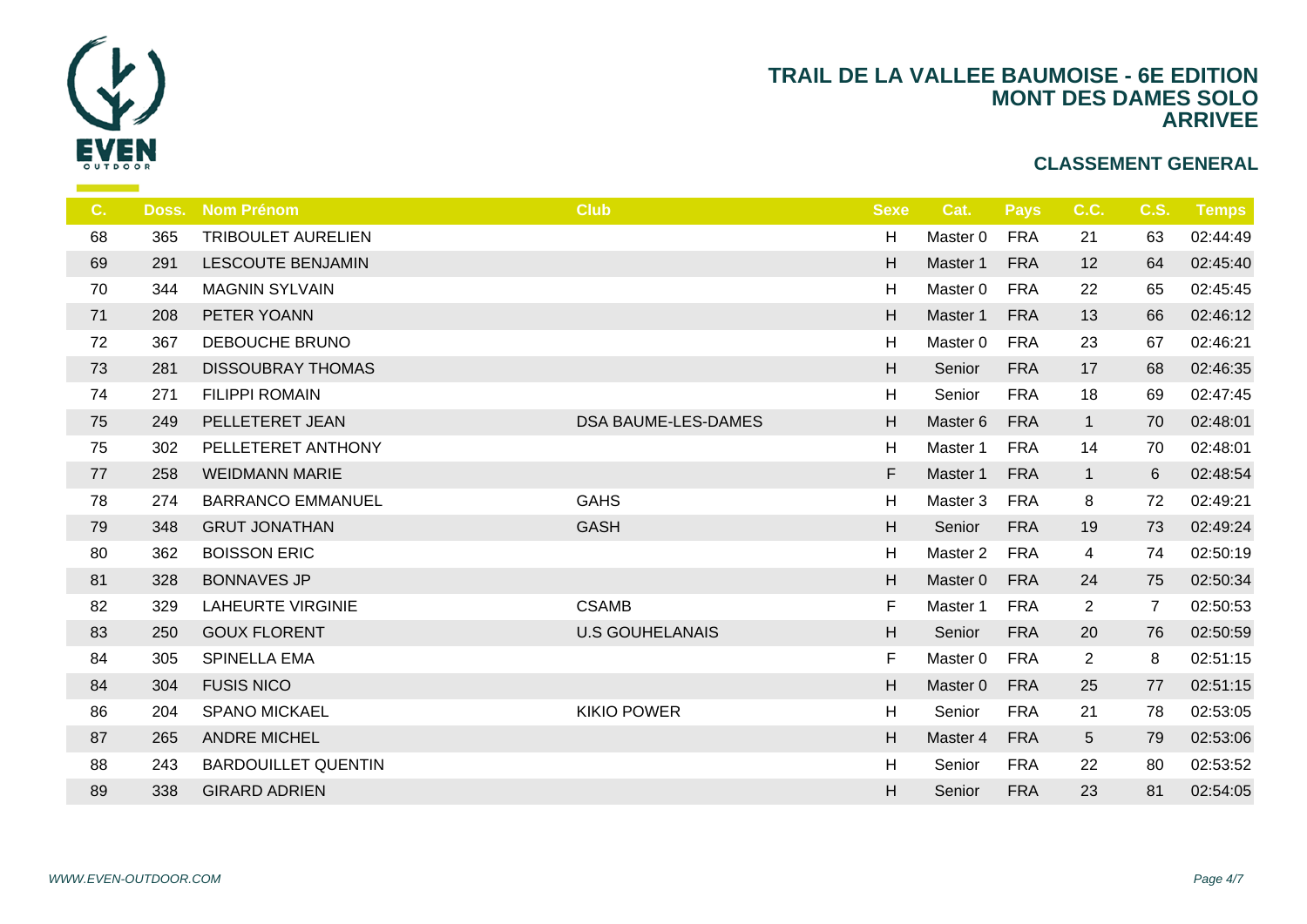

| C.  | Doss. | <b>Nom Prénom</b>         | <b>Club</b>              | <b>Sexe</b>               |                |
|-----|-------|---------------------------|--------------------------|---------------------------|----------------|
| 90  | 347   | JEANNERET AUDREY          |                          | F.                        | Es             |
| 91  | 231   | <b>BESSETTE DAMIEN</b>    |                          | H                         | Ma             |
| 91  | 333   | LEPINE ARNAUD             |                          | H                         | Ma             |
| 93  | 215   | <b>DEMOUGEOT DAMIEN</b>   |                          | H                         | Ma             |
| 94  | 325   | FLEURY JULIEN             |                          | H                         | Ma             |
| 95  | 267   | <b>LENCZNER MICHEL</b>    |                          | H                         | Ma             |
| 96  | 326   | <b>BOTTON GERARD</b>      |                          | H                         | Ma             |
| 97  | 256   | PROUDHON ROBERT           | <b>BOURGUIRUN</b>        | H                         | Ma             |
| 98  | 299   | <b>TISSERAND CAROLINE</b> | <b>GAHS</b>              | F                         | Ma             |
| 99  | 270   | <b>DAVIOT FABIEN</b>      | <b>RIOZ TRAIL TEAM</b>   | $\boldsymbol{\mathsf{H}}$ | S <sub>6</sub> |
| 99  | 360   | POURCHET AURELIEN         |                          | H                         | Ma             |
| 101 | 290   | <b>COLSON ARTHUR</b>      |                          | H                         | Es             |
| 102 | 272   | <b>DELATTRE HUBERT</b>    |                          | H                         | Ma             |
| 103 | 202   | <b>BOBAND NICOLAS</b>     |                          | H                         | Ma             |
| 104 | 278   | <b>LAURENT BRUNO</b>      |                          | H                         | Ma             |
| 105 | 301   | <b>WECK LINDA</b>         |                          | F.                        | Ma             |
| 106 | 219   | <b>FAVIER BENOIT</b>      |                          | H                         | Ma             |
| 107 | 232   | <b>CORBET PIERRE</b>      |                          | H                         | Ma             |
| 108 | 203   | <b>RENAUD THIERRY</b>     | <b>TEAM GROSS KUISS</b>  | H                         | Ma             |
| 109 | 308   | <b>BOUCANSAUD FABRICE</b> | <b>PLOMBIERES AS</b>     | H                         | Ma             |
| 110 | 213   | <b>KOVAZYC THIERRY</b>    | TEAM CUISSE DE POULET    | H                         | Ma             |
| 111 | 247   | <b>BONTEMPS FREDERIC</b>  | <b>TEAM TRAIL MAICHE</b> | H                         | Ma             |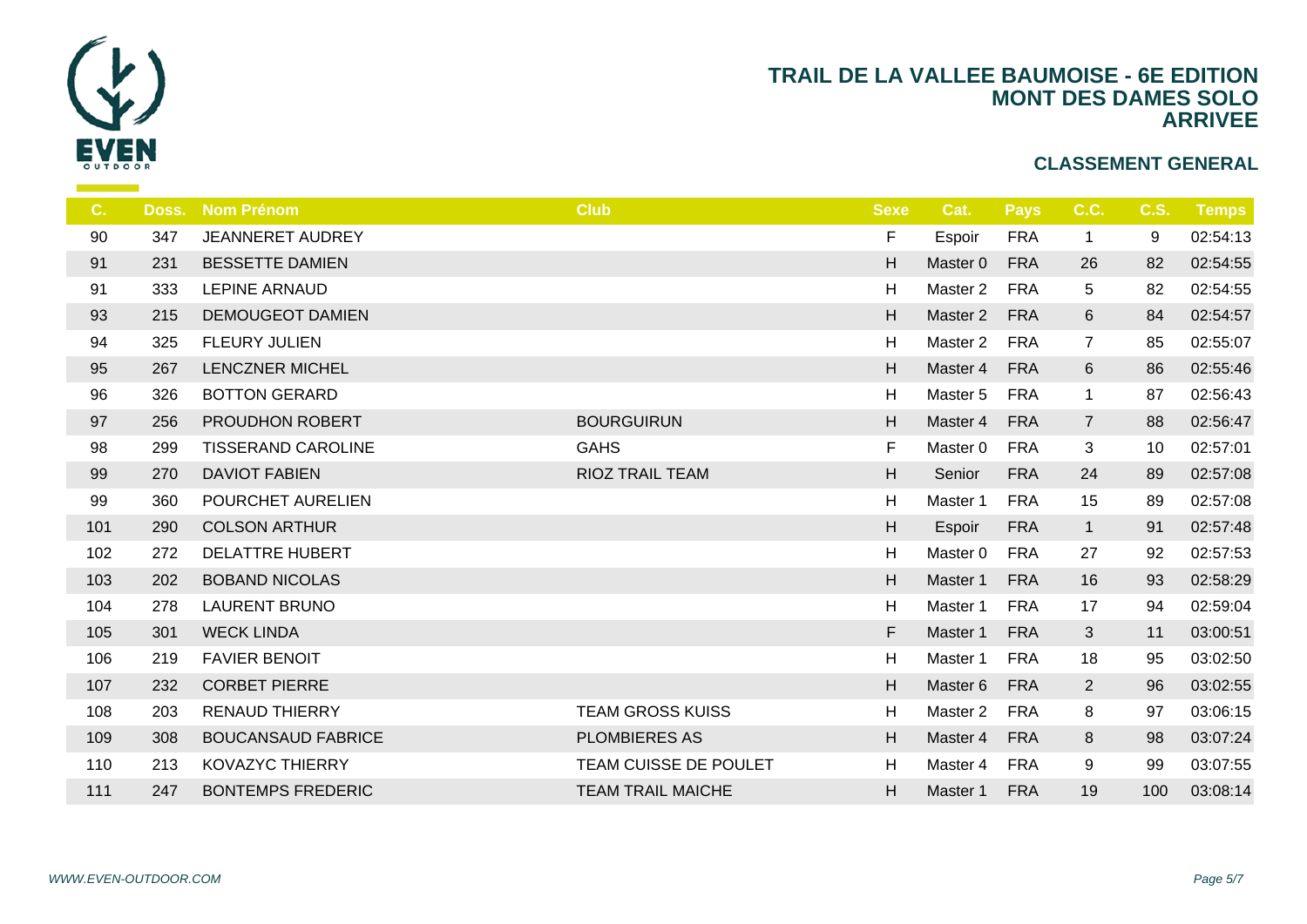

| C.  | Doss. | <b>Nom Prénom</b>          | <b>Club</b>                    | <b>Sexe</b> |                |
|-----|-------|----------------------------|--------------------------------|-------------|----------------|
| 112 | 226   | MEZIERE DAVID              |                                | H           | $S_6$          |
| 113 | 227   | <b>TOMADINI LAURA</b>      |                                | F.          | S <sub>6</sub> |
| 114 | 268   | <b>DUBOIS OLIVIER</b>      | <b>RAID AVENTURE</b>           | H.          | Ma             |
| 115 | 211   | PORTELLA MATHILDE          |                                | F           | S <sub>6</sub> |
| 116 | 370   | <b>PESEUX FREDERIC</b>     |                                | H           | Ma             |
| 117 | 369   | PESEUX AUDE                |                                | F.          | Ma             |
| 118 | 275   | <b>LAMBERT EMMANUEL</b>    |                                | H           | Ma             |
| 119 | 320   | <b>GAUDY ERIC</b>          |                                | H           | Ma             |
| 120 | 218   | <b>MEUNIER NICOLAS</b>     |                                | H           | Ma             |
| 121 | 280   | <b>RIERE STEPHANIE</b>     | CLUB D'ATHLETISME DE MAMOUDZOI | F           | Ma             |
| 122 | 262   | <b>NICOLI ISABELLE</b>     | <b>YAC</b>                     | F           | Ma             |
| 123 | 254   | <b>BALLAY TONY</b>         |                                | H           | Ma             |
| 124 | 335   | <b>BOSC DANIEL</b>         |                                | H           | Ma             |
| 125 | 230   | <b>TRIMAILLE CHRISTINE</b> | DSA BAUME LES DAMES            | F           | Ma             |
| 126 | 297   | <b>REIGNEY ESTELLE</b>     |                                | F           | Ma             |
| 127 | 235   | <b>GOGUILLOT FRANCOIS</b>  |                                | H           | Ma             |
| 128 | 241   | <b>VALANDRO CHRISTIAN</b>  | <b>IZEURE TARSUL TEAM</b>      | H           | Ma             |
| 129 | 282   | PAPOIN ELISABETH           | <b>IZEURE TARSUL TEAM</b>      | F           | Ma             |
| 130 | 220   | <b>FAVIER SONIA</b>        |                                | F.          | Ma             |
| 131 | 229   | LEPAINGARD CLAUDE          |                                | F           | Ma             |
| 132 | 206   | <b>GRANDCLERC LAURA</b>    |                                | F.          | $S_{\epsilon}$ |
| 133 | 228   | <b>VINCENT MAUD</b>        | <b>DSA BLD</b>                 | F           | Ma             |